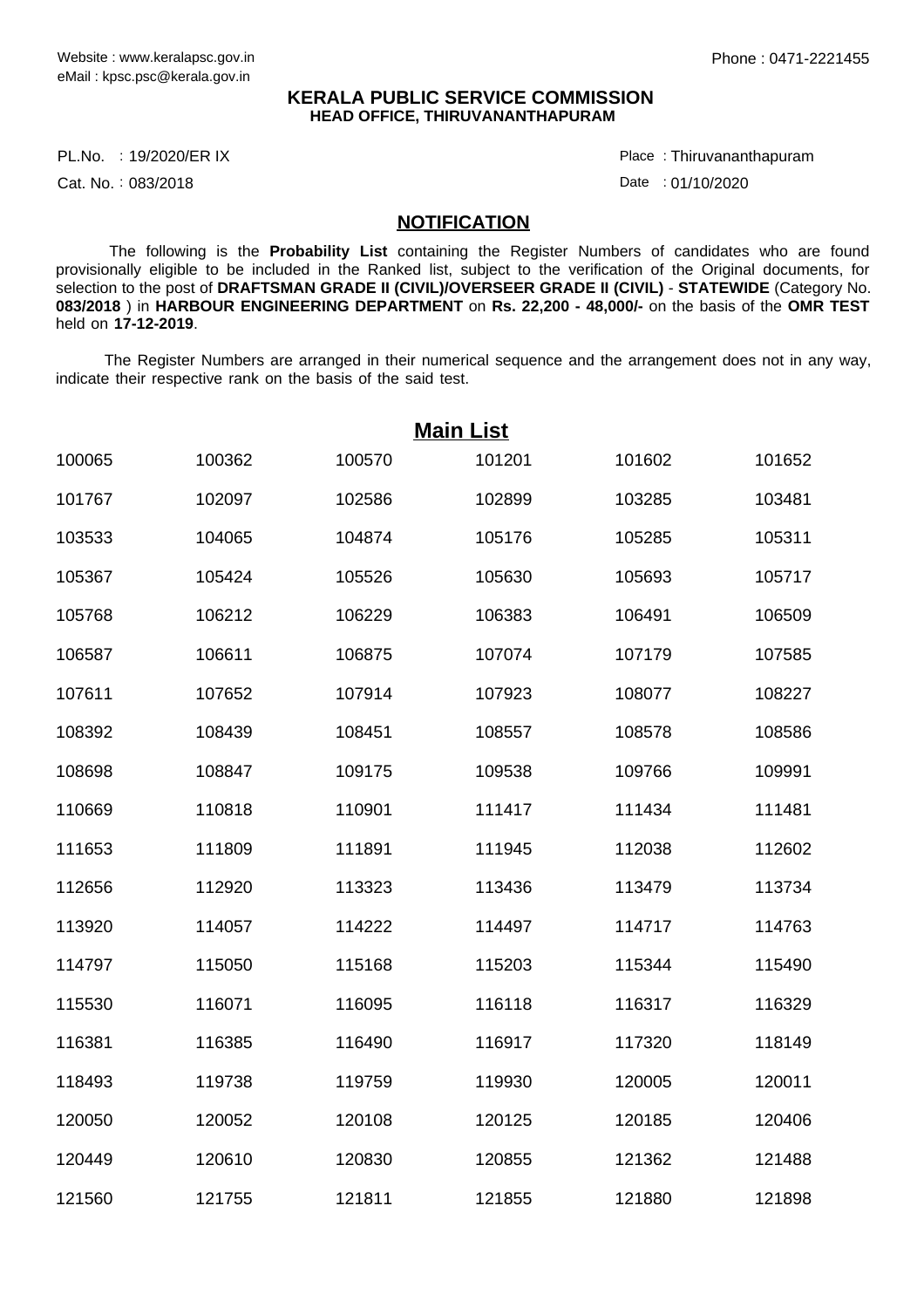|                            |        |                                                 | $\overline{\mathbf{2}}$ | DRAFTSMAN GRADE II (CIVIL)/OVERSEER GRADE II |        | (CIVIL) |  |  |  |
|----------------------------|--------|-------------------------------------------------|-------------------------|----------------------------------------------|--------|---------|--|--|--|
| 121903                     | 122154 | 122274                                          | 122397                  | 122655                                       | 122803 |         |  |  |  |
| 122905                     | 123010 | 123047                                          | 123146                  | 123304                                       | 123311 |         |  |  |  |
| 123351                     | 123466 | 123515                                          | 123799                  | 124776                                       | 124951 |         |  |  |  |
| 125046                     | 125059 | 125070                                          | 125775                  | 126038                                       | 126062 |         |  |  |  |
| 126109                     | 126121 | 126322                                          | 126470                  | 126568                                       | 126604 |         |  |  |  |
| 126958                     | 127057 | 127208                                          |                         |                                              |        |         |  |  |  |
| <b>Supplementary List</b>  |        |                                                 |                         |                                              |        |         |  |  |  |
| Ezhava/Thiyya/Billava      |        |                                                 |                         |                                              |        |         |  |  |  |
| 100480                     | 101404 | 101531                                          | 101657                  | 103723                                       | 105838 |         |  |  |  |
| 107703                     | 109052 | 110244                                          | 113516                  | 115284                                       | 115865 |         |  |  |  |
| 116431                     | 122116 | 123033                                          | 123544                  | 123772                                       | 124009 |         |  |  |  |
| 126473                     | 127362 |                                                 |                         |                                              |        |         |  |  |  |
| <b>Scheduled Caste</b>     |        |                                                 |                         |                                              |        |         |  |  |  |
| 104392                     | 107292 | 110789                                          | 110831                  | 111283                                       | 115688 |         |  |  |  |
| 117481                     | 118628 | 119484                                          | 120035                  | 125838                                       | 126096 |         |  |  |  |
| <b>Scheduled Tribe</b>     |        |                                                 |                         |                                              |        |         |  |  |  |
| 100808                     | 102007 | 111533                                          | 111829                  | 113446                                       | 114656 |         |  |  |  |
| 114774                     | 125462 | 125526                                          | 127249                  | 127349                                       | 127997 |         |  |  |  |
|                            |        |                                                 | <b>Muslim</b>           |                                              |        |         |  |  |  |
| 112293                     | 112354 | 112888                                          | 113641                  | 113703                                       | 114122 |         |  |  |  |
| 116012                     | 118385 | 120113                                          | 120223                  | 120743                                       | 120974 |         |  |  |  |
| 121168                     | 121458 | 124022                                          | 124178                  | 124940                                       |        |         |  |  |  |
| <b>Latin Catholics/A.I</b> |        |                                                 |                         |                                              |        |         |  |  |  |
| 103718                     | 104145 | 104718                                          | 105830                  | 106557                                       | 115640 |         |  |  |  |
|                            |        |                                                 | <b>OBC</b>              |                                              |        |         |  |  |  |
| 100252                     | 105064 | 125293                                          | 125709                  | 127542                                       |        |         |  |  |  |
| <b>Viswakarma</b>          |        |                                                 |                         |                                              |        |         |  |  |  |
| 113595                     | 114943 | 116788                                          | 120437                  | 122962                                       |        |         |  |  |  |
| <b>SIUC Nadar</b>          |        |                                                 |                         |                                              |        |         |  |  |  |
| 100060                     | 101362 | 103399                                          | 103541                  | 119666                                       |        |         |  |  |  |
|                            |        | <b>Scheduled Caste Converts to Christianity</b> |                         |                                              |        |         |  |  |  |
| 108619                     | 111243 | 111626                                          | 118821                  | 127005                                       |        |         |  |  |  |

DRAFTSMAN GRADE II (CIVIL)/OVERSEER GRADE II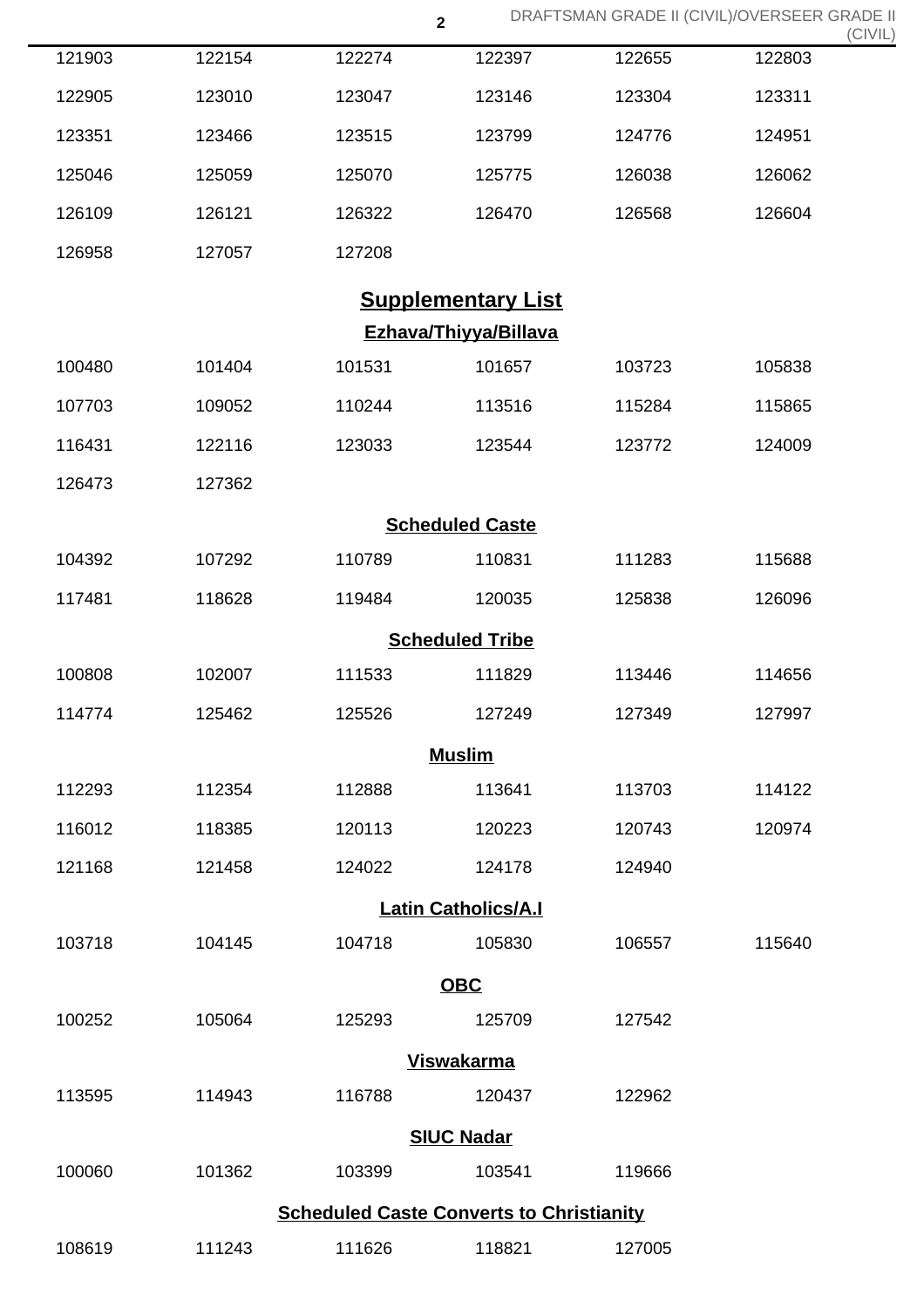| <b>Dheevara</b>                                                |              |              |              |              |  |  |  |
|----------------------------------------------------------------|--------------|--------------|--------------|--------------|--|--|--|
| 106117                                                         | 106978       | 109914       | 110098       | 112219       |  |  |  |
| <b>Hindu Nadar</b>                                             |              |              |              |              |  |  |  |
| 101530                                                         | 102725       | 103410       | 103800       | 104238       |  |  |  |
| <b>List of Differently Abled Candidates for 3% Reservation</b> |              |              |              |              |  |  |  |
| <b>Low Vision</b>                                              |              |              |              |              |  |  |  |
| Not Eligible                                                   |              |              |              |              |  |  |  |
| <b>Hearing Impairment</b>                                      |              |              |              |              |  |  |  |
| 106594 DA-HI                                                   | 107094 DA-HI | 111975 DA-HI | 112626 DA-HI | 117827 DA-HI |  |  |  |
| <b>Locomotor Disability / Cerebral Palsy</b>                   |              |              |              |              |  |  |  |

**3**

100014 **DA-LD/CP** 114327 **DA-LD/CP** 114927 **DA-LD/CP** 116974 **DA-LD/CP** 121694 **DA-LD/CP**